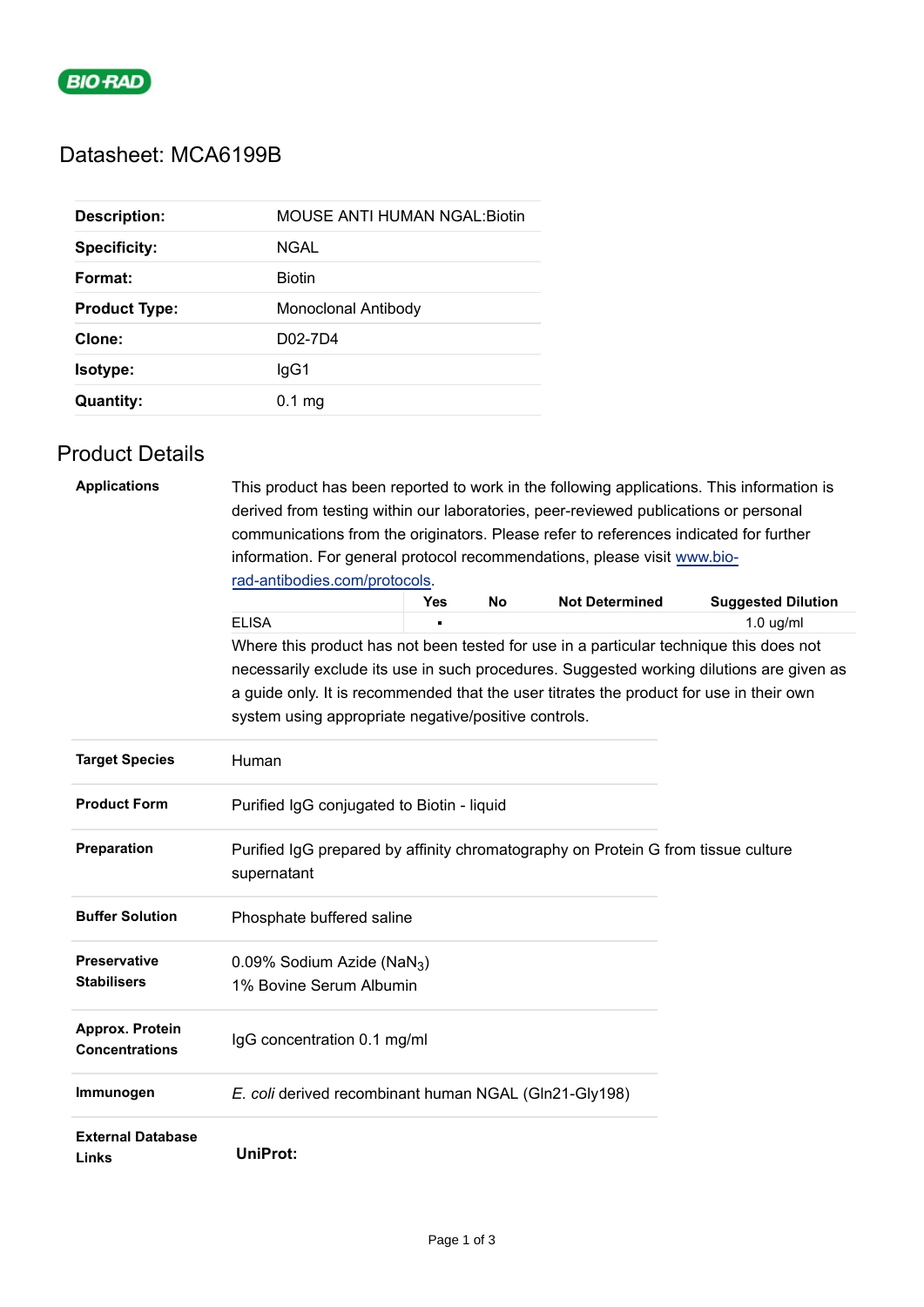|                                                | P80188<br><b>Related reagents</b>                                                                                                                                                                                                                                                                                                                                                                                                                                                                                                                                                                                                                                                                                                                                                    |
|------------------------------------------------|--------------------------------------------------------------------------------------------------------------------------------------------------------------------------------------------------------------------------------------------------------------------------------------------------------------------------------------------------------------------------------------------------------------------------------------------------------------------------------------------------------------------------------------------------------------------------------------------------------------------------------------------------------------------------------------------------------------------------------------------------------------------------------------|
|                                                | <b>Entrez Gene:</b>                                                                                                                                                                                                                                                                                                                                                                                                                                                                                                                                                                                                                                                                                                                                                                  |
|                                                | LCN <sub>2</sub><br>3934<br><b>Related reagents</b>                                                                                                                                                                                                                                                                                                                                                                                                                                                                                                                                                                                                                                                                                                                                  |
| <b>Synonyms</b>                                | HNL, NGAL                                                                                                                                                                                                                                                                                                                                                                                                                                                                                                                                                                                                                                                                                                                                                                            |
| <b>Fusion Partners</b>                         | Cell fusion between immunized BALB/c mouse spleen cells and mouse myeloma SP2/0                                                                                                                                                                                                                                                                                                                                                                                                                                                                                                                                                                                                                                                                                                      |
| <b>Specificity</b>                             | Mouse anti Human NGAL antibody, clone D02-7D4, recognizes Neutrophil Gelatinase-<br>Associated Lipocalin (NGAL) also known as lipocalin-2, 24 kDa alpha-2-microglobin-<br>related subunit of MMP-9 and siderocalin. NGAL is a 198 amino acid 25 kDa secreted<br>protein which possesses a lipid binding domain which enables it to bind small hydrophobic<br>ligand molecules such as bacterial siderophores (Bauvois & Susin 2018, Abella et al.<br>2015). As well as the 25 kDa form, NGAL can exist as a 46 kDa homodimer and a 130<br>kDa heterodimer with MMP-9. The interaction with MMP-9 occurs in the extracellular<br>space upon secretion of both proteins. It is through this interaction that MMP-9 proteolytic<br>activity can be inhibited (Chakraborty et al. 2012). |
|                                                | NGAL is expressed in various cell types including adipocytes, hepatocytes, pneumocytes,<br>splenocytes, mesangial and microglial cells. NGAL has also been observed circulating at<br>low levels in urine and blood of healthy subjects (40-109 ng/ml). However it is<br>overexpressed during various inflammatory, metabolic, neurologic and cancer pathologies.<br>The higher levels of NGAL expression in these diseases have been correlated with<br>disease severity and poor prognosis (Bauvois & Susin 2018, Chakraborty et al. 2012).                                                                                                                                                                                                                                        |
|                                                | The biotinylated Mouse anti Human NGAL antibody, clone D02-7D4 (MCA6199B) can be<br>used as a detection antibody in a sandwich ELISA with the purified Mouse anti Human<br>NGAL antibody, clone D11-6D10 (MCA6198GA) as the capture antibody.                                                                                                                                                                                                                                                                                                                                                                                                                                                                                                                                        |
| <b>Storage</b>                                 | This product is shipped at ambient temperature. It is recommended to aliquot and store at<br>-20 $^{\circ}$ C on receipt. When thawed, aliquot the sample as needed. Keep aliquots at 2-8 $^{\circ}$ C for<br>short term use (up to 4 weeks) and store the remaining aliquots at -20°C.                                                                                                                                                                                                                                                                                                                                                                                                                                                                                              |
|                                                | Avoid repeated freezing and thawing as this may denature the antibody. Storage in<br>frost-free freezers is not recommended.                                                                                                                                                                                                                                                                                                                                                                                                                                                                                                                                                                                                                                                         |
| <b>Guarantee</b>                               | 12 months from date of despatch                                                                                                                                                                                                                                                                                                                                                                                                                                                                                                                                                                                                                                                                                                                                                      |
| <b>Health And Safety</b><br><b>Information</b> | Material Safety Datasheet documentation #10041 available at:<br>10041: https://www.bio-rad-antibodies.com/uploads/MSDS/10041.pdf                                                                                                                                                                                                                                                                                                                                                                                                                                                                                                                                                                                                                                                     |
| Regulatory                                     | For research purposes only                                                                                                                                                                                                                                                                                                                                                                                                                                                                                                                                                                                                                                                                                                                                                           |

# Related Products

## **Recommended Useful Reagents**

[MOUSE ANTI HUMAN NGAL \(MCA6198GA\)](https://www.bio-rad-antibodies.com/monoclonal/human-ngal-antibody-d11-6d10-mca6198.html)